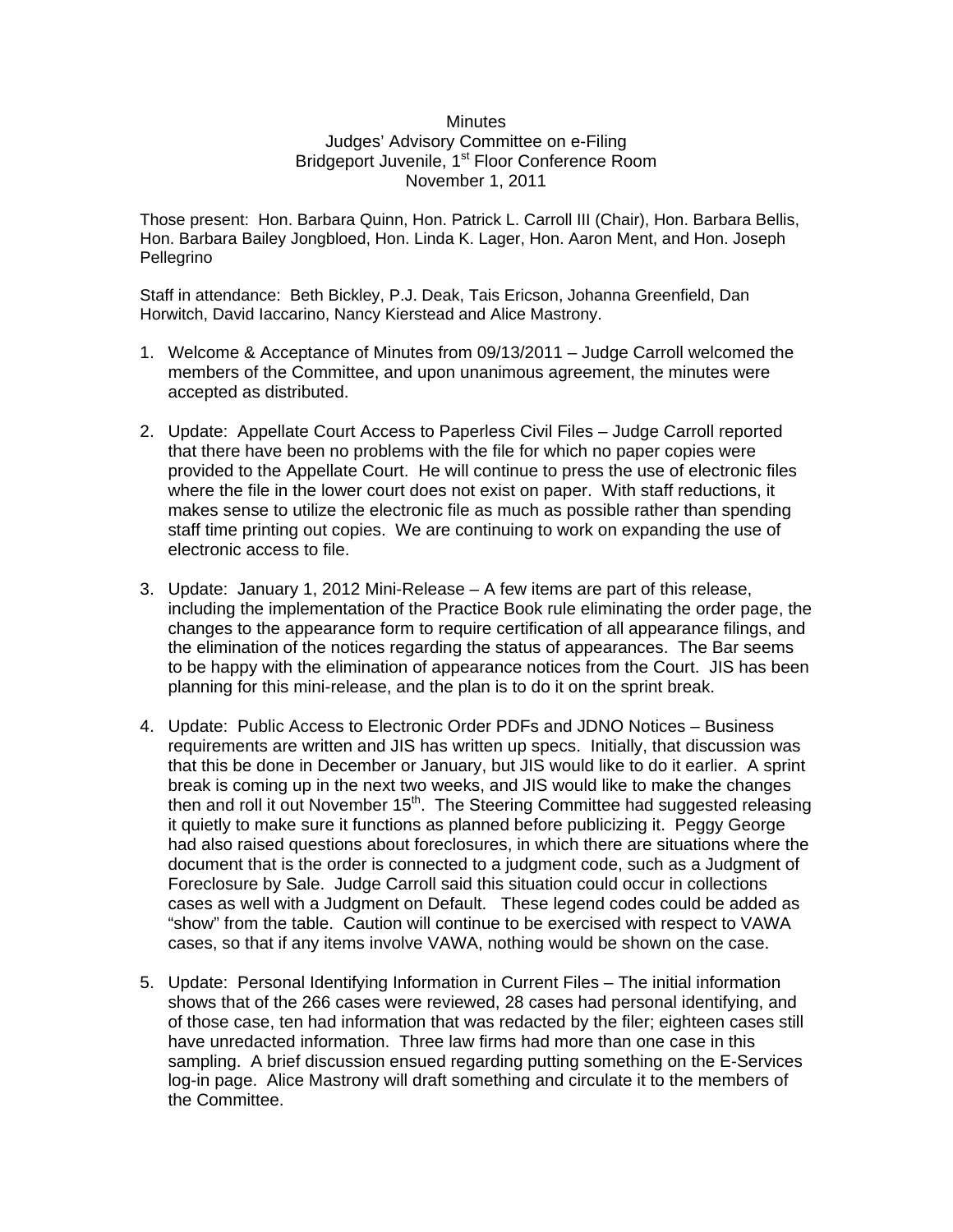- 6. Update: Personal Identifying Information (P.B. 11-20B/4-7) A proposed rule for handling the information in civil cases has been drafted; a proposal for family cases is not yet drafted. P.J. Deak will put this item on the next agenda
- 7. Personal Identifying Information (P.B. 11-20B/4-7 Providing Info over the phone P.J. Deak will put this item on the next agenda.
- 8. Electronic v. Snail Mail Service From Rules Committee Judge Bellis brought to the attention of the Committee a letter that had been sent to the Rules Committee regarding people filing documents electronically, but sending copies by snail mail. This practice results in late notice of the filing, which can seriously prejudice opposing counsel or self-represented parties. Atty. Weinstein suggested that the rules be amended to require that an e-filed document be electronically sent to all counsel of record at the same time, unless opposing counsel specifically elects not to receive electronic delivery of pleadings. A suggestion was made to amend the rule to require that electronic service of electronically filed documents be the default unless a party opts out. Parties could choose electronic service even if they were not eligible for e-filing. Concern was raised regarding self-represented litigants if the default is electronic service. The suggestion was made to amend the rule to require electronic service if someone elects to accept service electronically. Dan Horwitch will draft something and report back to the Committee.
- 9. Update: Hybrid Files in Family when Family Becomes Paperless Nancy Kierstead explained that the BPAs and the clerks would both prefer to have a clean break between electronic files and paper files. The method of moving family cases to electronic filing would occur as of a particular date, with all actions after that date being electronic, and all actions prior to that date remaining paper. At a future time, it would be helpful to come up with a way to make any post-judgment motions electronically filable even in a paper file.

Discussion ensued on various options for phasing-in electronic filing in family cases. Family cases are different from civil files in that they continue to be active for many years so that getting to wholly paperless family files will take much longer than it does in civil. Therefore, finding a means of providing some electronic access to the older, still active files would be helpful. The possibility of scanning in certain case types, such as dissolutions, or of scanning in certain activities, such as postjudgment activity was suggested.

A question was raised as to the availability of electronic orders in the older existing paper files. P.J. Deak explained that the judge will be able to **enter use** the JOEQ to enter orders on paper files, but the clerk will print out the order and put it into the paper file rather than send it to the e-filing queue. Printing out the order is not as burdensome as printing out every electronically filed document and filing it in the paper file.

Given the volume of post-judgment motions in these files, it would make sense to develop some sort of mechanism to allow those motions to be filed electronically. The question was raised as to whether it would be necessary to have the entire file available for viewing in order to rule on a post-judgment motion. If not, that would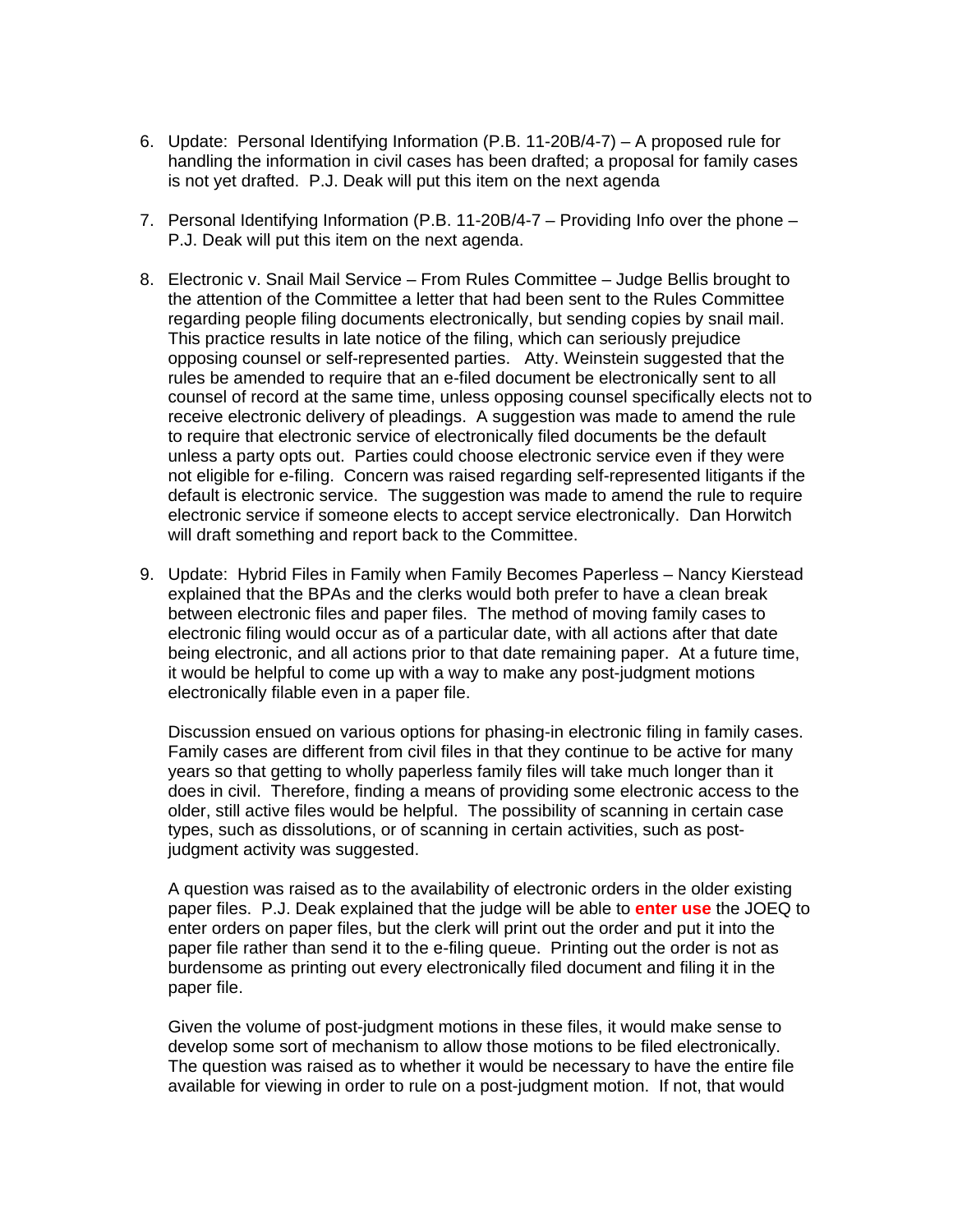open the possibility for having the electronically viewable portion of the file begin with the judgment file.

Discussion continued regarding the plans to phase in to e-filing types of family cases such as custody and support in phase two, and whether to keep TROs as paper files in the future. Given the potential efficiencies of electronic filing, consideration should be given to including TROs in the electronic filing system in the future.

The Committee also discussed whether to continue with the current concept of what is the official file. In civil, the official file for cases with return dates before January 1, 2010 is paper; for cases with return date on or after January 1, 2010, the official file is electronic. The question was raised about whether hybrid files would be an option in the family cases but the bottom line is that the e-filing system was built to view particular docket numbers as paper and others as e-filable. Changing that essential premise would require a tremendous amount of work to re-configure the system from the ground up so that e-filing would recognize a 4 million series docket number. Committing resources to that task would have a huge impact on the current timeline. The possibility of simply assigning a new docket number to a case was discussed, but it is not practical since the result would be that the clerk would have to go into the file and scan everything into it.

The end result of the discussion is that building something to accept the e-filings in a 4 million series case post-judgment is something that cannot be done at this time since it would hold up the development of family e-filing, but it should be addressed ultimately. A group will look at ways to address this issue.

- 10. Update: Procedures for PJR Order Processing (Paper v. Electronic) This issue was addressed with the addition of new templates to Edison for the use of the judges and clerks in processing prejudgment remedies.
- 11. Update: Rule Change Proposals No additional rule changes are proposed currently.
- 12. Report Back: Motions to Seal or Close CV/FA Behavior Consistency P.J. Deak said that the civil and family rules on posting and displaying notices regarding motions to seal or close on the Internet are different. Civil rules spell out specific time frames and require the uploading of the order, but family rules do not. From the perspective of programming, it would be easier if there were consistency in the requirements regarding the timelines for displaying the motion and the result information. The CV/FA BPA Team is not asking on family for it to be required that they upload the order (which is currently only required on civil).

Dan Horwitch said that with one exception, the two rules are identical: except for posting on Internet and posting next to the clerk's office. The Rules Committee specifically removed references to posting, although no reason for that decision could be identified in the minutes of the Committee, and the judges agreed to that change. Given the specific action of the Rules Committee, a rule change would be necessary. Dan Horwitch will draft something and circulate it to the Committee.

13. Update: E-filing on a Paper File (4 million series) – P.J. reported that 4.7% of our pending caseload is in the 4 million series. Excluding habeas cases, the percentage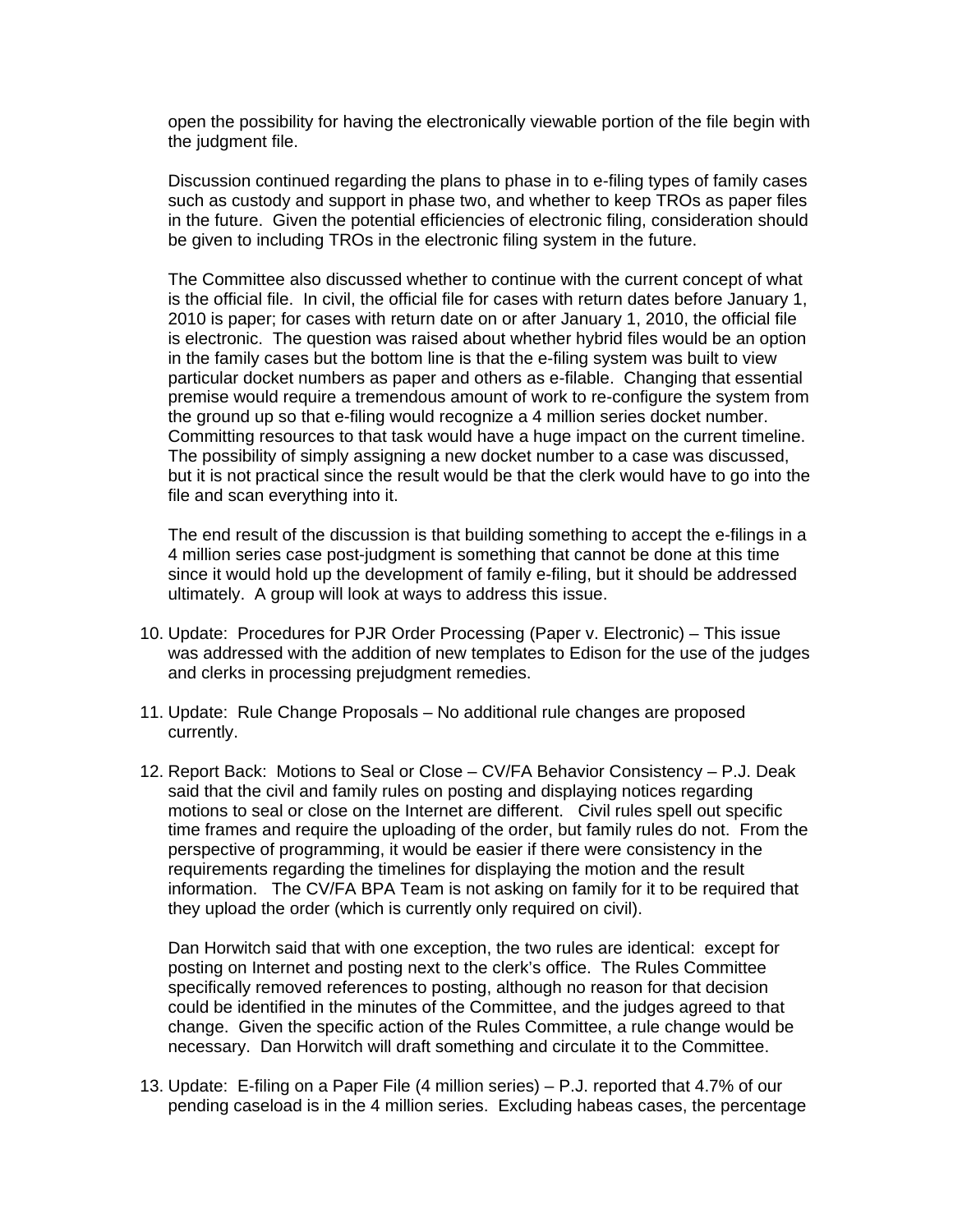drops to 3.3%. These cases are not of one specific type, but rather are just cases that have taken longer to get to judgment. P.J. and IT have looked at various ways to get these in to e-filing, including changing the behavior of all 4 million series cases; retroscanning documents on existing cases; and assigning new docket numbers. Every option involves a great deal of work, which would severely impact the current timeline. As a practical matter, it does not seem worth it. The Committee agreed.

- 14. Clerk Electronic Signatures It was proposed that the Committee give the Chief Court Administrator the power to permit electronic signatures by the clerks under the Procedures and Technical Standards. Not having that authority hampers electronic processing of a large number of documents such as executions and other court orders. Dan Horwitch reiterated that Legal Services favors amending C.G.S. § 51- 193c, to clearly permit clerk's electronic signatures. He reviewed the history of the Branch's implementation of e-filing, electronic ticketing, etc. After discussion, the Committee agreed to revise the Procedures and Technical Standards to permit electronic signatures by the clerks.
- 15. Electronically Submitted but not Filed Status esp. Fee Waivers Although we currently have items filed by an attorney or generated by the court that require clerk intervention, there really isn't a document that is filed and then manipulated, but in family cases, a document is filed and then it is manipulated. For example, an application for a fee waiver. Family could follow along with the civil method, but the volume suggests that we allow these kinds of documents to come in electronically. In family, fee waivers, show cause orders and citations are more common. Family would like to be able to impose a signature on the e-filed document. Civil would also benefit from this proposal.

Judge Quinn suggested that a subcommittee be formed to discuss this question at greater length. David Iaccarino, Johann Greenfield, and P.J. are to consult with Joe D'Alesio to form a committee to focus on family.

- 16. Report Back: Family Issues per Judge Munro David Iaccarino reported that Judge Munro has communicated with the family judges, and he will have feedback for the next meeting.
- 17. Update: 120 Day Decision Report Judge Quinn reported that the report is no longer being used.
- 18. Update: Equipment Family Lucio DeLuca has been looking at courtrooms and judges' chambers, and is looking into obtaining money for the equipment. We are going to start looking at the needs of the clerks' offices. For example, in Hartford, the family clerk's office has not equipment for e-filing since they are separate from the civil clerk's office. Court Operations will be coordinating this information. Judge Bellis suggests holding off on any training until we have the necessary equipment.
- 19. Display of Case Detail on Attorney Site for Sealed Cases P.J. Deak reported that in rebuilding the attorney's site to get off of CATER, JIS had noted that we are sometimes inconsistent about what attorneys can and cannot see on a sealed case. For example, if an attorney is going to mark the short calendar, they need to see the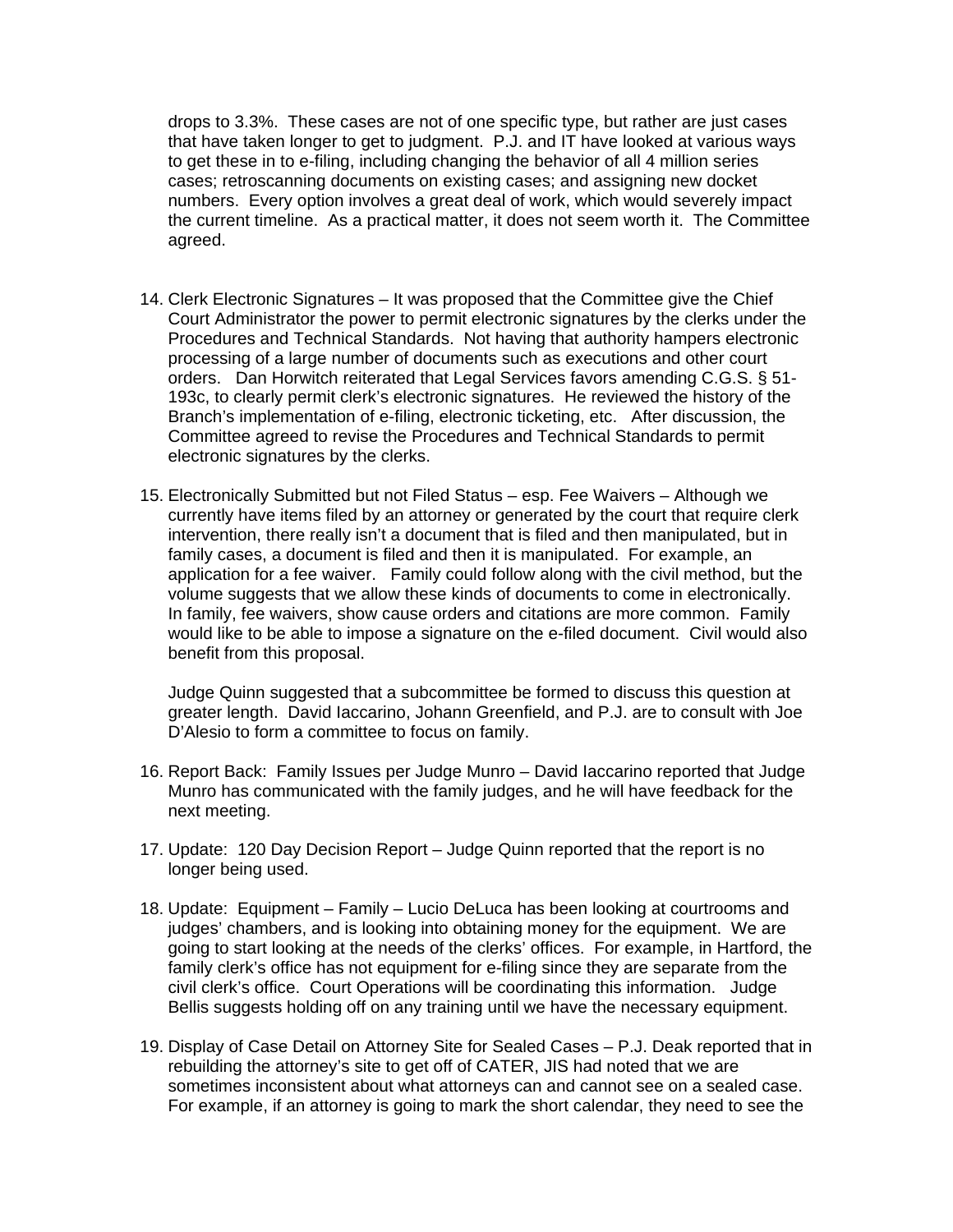name of the document that is on the calendar. On a sealed case, even with an appearance on the case, they cannot see anything. The simplest option would be to permit an attorney in E-Services to access the case detail page and document names display regardless of whether the contents of the file are sealed or whether individual documents in the file are sealed. Attorneys have not really raised the issue.

The Committee decided to go with the simplest option but to defer implementation of this option to a future date in order to avoid delaying the 4.0 release.

- 20. Proposed Family (and Civil) Judge Training at CJI in June Judge Bellis suggested that there be e-filing training at the CJI in June although she believes it would be foolish to do any training before the judges have the laptops. Judge Quinn spoke about training in general, suggesting smaller groups, targeted topics and shorter sessions. She also agreed that having the judges together for e-filing training would be a good idea.
- 21. Meetings/Focus Groups with Bar regarding E-Filing Judge Carroll reported that we are having four focus groups with select members of the bar on CLD. In the course of those discussions, e-filing came up, and the groups had some positive suggestions. As a result of these experiences, it is suggested that we conduct some focus groups with the civil litigation section and paralegals. P.J. Deak added that the family business team is interested in conducting focus groups with family attorneys, particularly those that also do civil litigation. Joe D'Alesio suggested including judges as well. These focus groups will be discussed with the Steering Committee.
- 22. Judges and Video Conferencing Judge Berger wants to have the ability to do video-conferencing from his chambers. Beth Bickley reported that SKYPE is a very insecure method of video-conferencing. However, the Branch has bought licenses for a software product that would be installed on the judge's PC together with a camera. The party with whom the judge is conferencing would also need this software and would put a camera on his/her laptop. This software would also allow multi-party video-conferencing. She has told Judge Berger that JIS would set that up for him. Joe D'Alesio suggested that Beth talk to Judge Solomon as well.
- 23. Accepting SRP Appearances with No Address On a few occasions, the courts have accepted a self-represented party (SRP) appearance that contained no address information. The question is whether such an appearance should be accepted. Without an address, a SRP would not receive notice, which is potentially harmful to the SRP. After discussion, including the possible options open to a homeless person to provide contact information, the Committee decided that the Return of Paper form (JD ES 57) will be revised to include an appearance that does not contain an address and telephone number, as required by the Practice Book. The procedure is that the clerk can reject an appearance that does not contain a telephone number and an address. If such an appearance is filed, it should be taken to a judge to be stricken.

A related issue is the filing of an appearance by an attorney who does not have an office address. When that situation occurs, no address appears in the system. When this occurs, Mike Bowler of Statewide Grievance is contacted and he contacts the attorney.